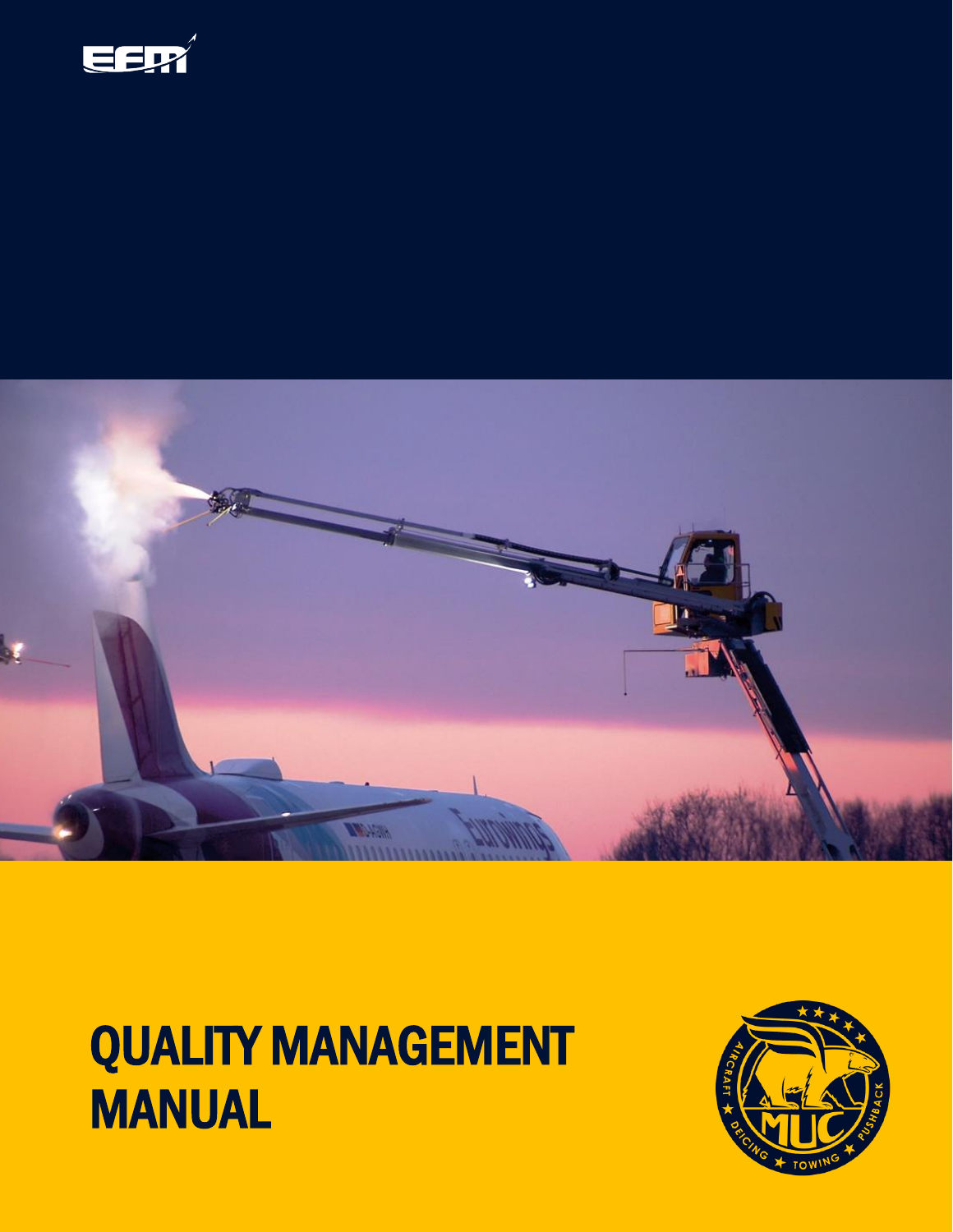

# **CONTENT**

| 1.   |  |
|------|--|
| 2.   |  |
| 3.   |  |
| 3.1. |  |
| 3.2. |  |
| 3.3. |  |
| 3.4. |  |
| 3.5. |  |
| 4.   |  |
| 4.1. |  |
| 4.2. |  |
| 4.3. |  |
| 4.4. |  |
| 5.   |  |
| 6.   |  |
| 7.   |  |
| 8.   |  |
| 9.   |  |
| 10.  |  |
| 11.  |  |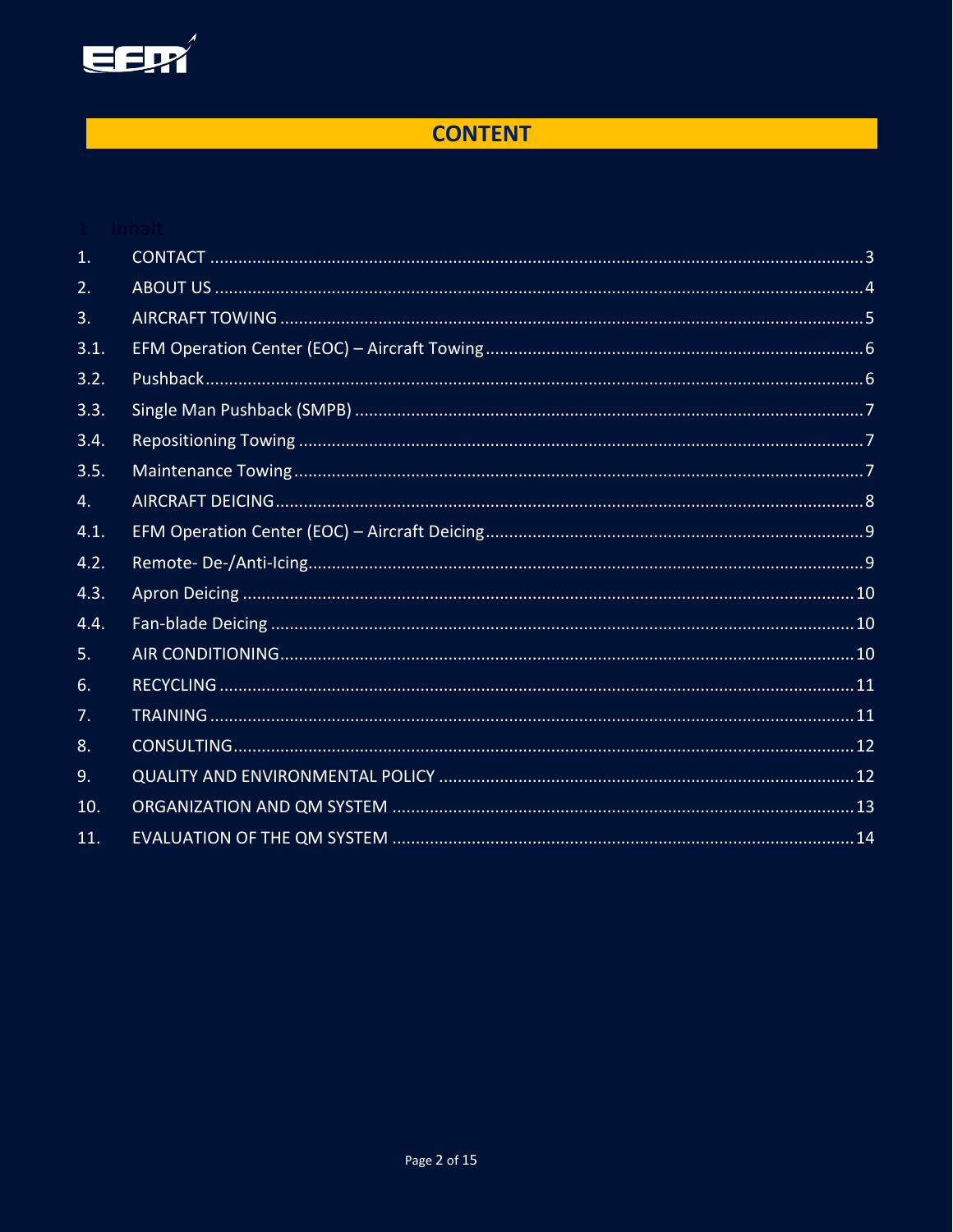

#### **1. CONTACT**

#### <span id="page-2-0"></span>**Management**

Tel. + 49 89 975-98600 Fax + 49 89 975-98690

## **EFM Operation Center (EOC) Dispatching Aircraft Towing**

Tel. + 49 89 975-98677 Fax + 49 89 975-98693

#### **Customer Services**

#### **EFM Operation Center (EOC) Dispatching Aircraft Deicing**

Tel. + 49 89 975-98602  $Fax + 4989975 - 98690$ 

Tel. + 49 89 975-98666 Fax + 49 89 975-98693

#### **Operations Duty Managers**

Tel. + 49 89 975-98652 / 98653 Fax + 49 89 975-98690

#### **Supervisors**

Tel. + 49 89 975-98667 Fax + 49 89 975-98690

#### **Management Counsel Quality, Environment and Safety**

Tel. + 49 89 975-98603 Fax + 49 89 975-98690

#### **Head of Operations**

Tel. + 49 89 975-98650 / 98651 Fax + 49 89 975-98690

#### **Technical Management**

Tel. + 49 89 975-98630 / 98631 Fax + 49 89 975-98690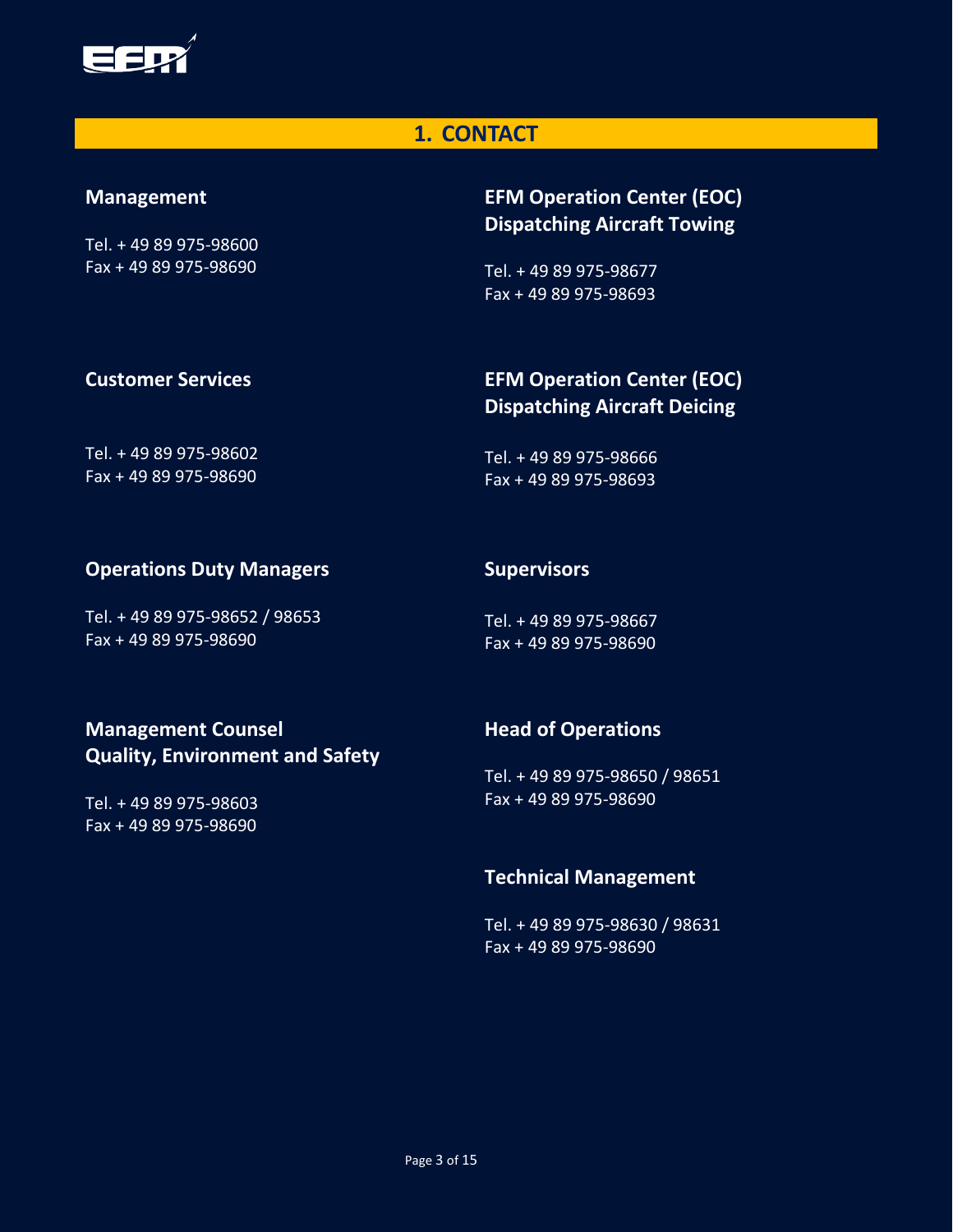

# **2. ABOUT US**

<span id="page-3-0"></span>EFM – Gesellschaft für Enteisen und Flugzeugschleppen am Flughafen München mbH (Aircraft Deicing and Towing Services Munich Airport) was formed in November 1992 as a joint subsidiary of Deutsche Lufthansa AG and Flughafen München GmbH (FMG). Our services include moving aircraft (pushback and towing), deicing and air conditioning of aircraft. In addition we act as consultants for other companies, provide training and offer technical support.

Our state-of-the-art fleet consists of 29 towing tractors in various sizes and 26 deicing vehicles for one man operation. More than 150 employees work around the clock 365 days a year to ensure a trouble-free service. We carry out up to 250,000 towing operations and up to 15,000 deicing operations each year (as of 2019). EFM represents a bundling of the shareholders' specific know-how. For both economic and operational reasons it made sense to combine towing and deicing of aircraft within a single company and to develop a concept to cover all aspects of towing and deicing. Through our focus on these areas, we are in a position to guarantee reliable, high quality operations at all times.

In 1996 we made a decision to launch a quality management system (QM system) covering EFM's complete range of services. In July 1997 this system was certified under the ISO 9001 standard. Right from the outset our company placed a strong emphasis on environmental protection. Consequently we have always selected solutions that meet the highest ecological standards. Our environmental management is an integral part of our quality management and was certified under the ISO 14001 standard in July 2003.

In 2017 we also introduced a safety management system (SMS) in accordance with ICAO Annex 19. EFM's high safety and quality standards are one of the foundations for the company's development into the leading aircraft towing and deicing service provider. We have earned ourselves a very good reputation in the industry and are always asked for advice by airports and even airlines on various projects.

EFM's present high level of safety is the result of the consistent application of the highest international safety standards and recommendations. We are aware that further successful development and securing of the market position can only be achieved by maintaining or increasing today's level of safety. The goal is the zero-error tolerance.

We not only invest in employee training, but also in the further development of vehicle technology. The constant exchange with process partners gives us the opportunity to quickly implement and improve changes.

We regard the SMS with all its components as a prerequisite for maintaining and further improving the company's high operational safety standard. Our SMS is the instrument with which we ensure the principles of our safety policy.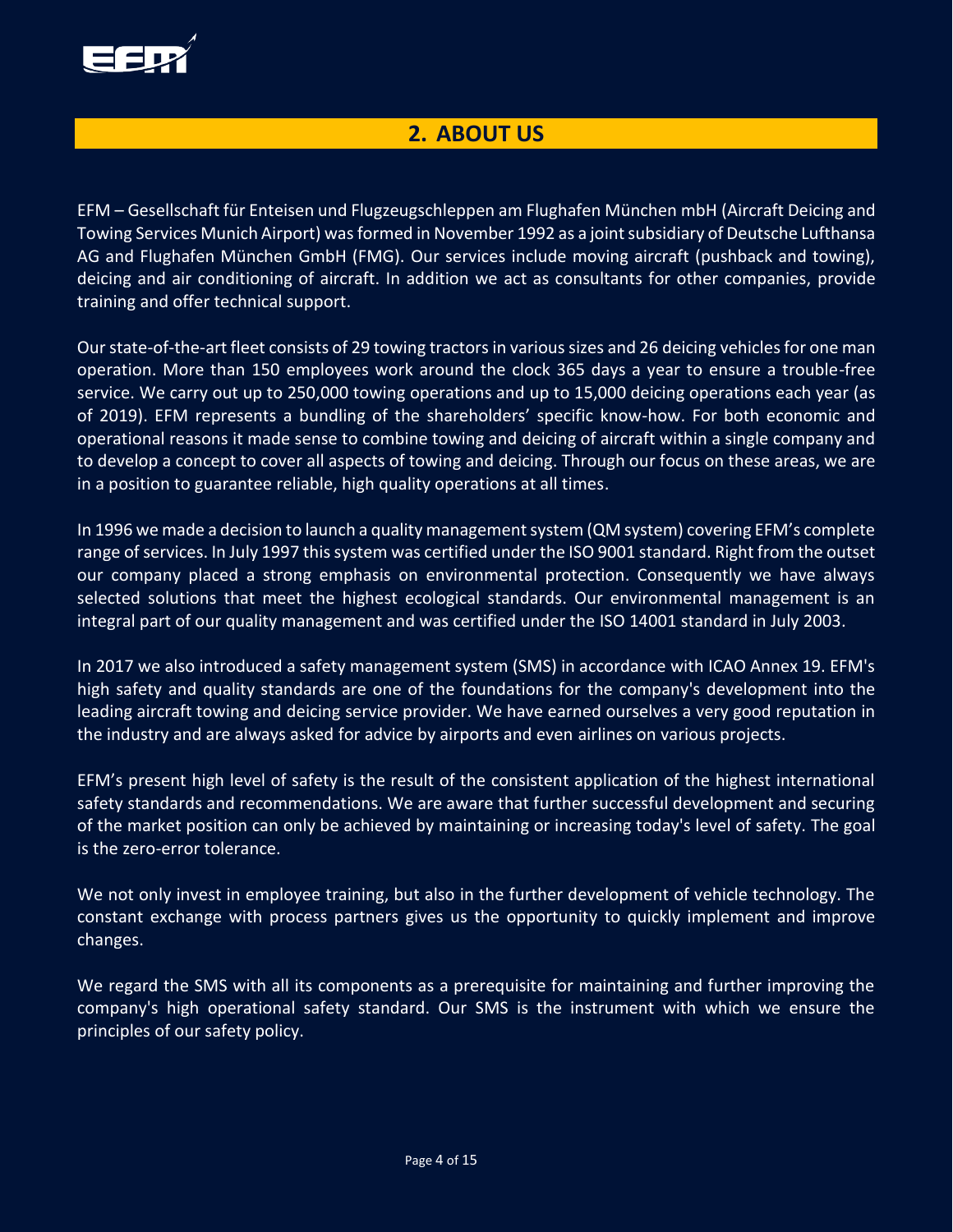

#### **3. AIRCRAFT TOWING**

<span id="page-4-0"></span>We have pooled the many years of experience of our staff in the towing of aircraft in the form of a Towing Operations Manual as well as procedures and operating instructions, checklists, etc. Our compliance with this QM documentation, developed through our own efforts, ensures that our work consistently meets the highest quality standards. This documentation also includes the results of the risk analysis process carried out for every new vehicle type before initial operation. Our well trained staff undergoes regular quality management checks to ensure that we can offer our customers a high standard of service in the long term.



With our conventional and towbarless tractors we are able to move all aircraft currently approved for flight operations. By firmly clamping the front landing gear, the towbarless tractors can execute towing operations considerably faster than conventional towing tractors. In addition, towbarless tractors offer greater safety as the possibility of a broken towbar can be ruled out.

Towbarless tractors also increase flexibility as there is no need for a variety of different towbars – most of which do only fit one aircraft type. It is not necessary to swap the towbars located at different collection points after each operation. This significantly reduces the vehicle operating times, the lead times for an order and fuel consumption.

For the conventional towing tractors EFM has a wide range of its own towbars in addition to the towbars provided by our customers. Our own towbars are subject to regular inspection and maintenance as is all of the equipment used by EFM. Most of this inspection and maintenance work is carried out by authorized specialist workshops. The correct storage and handling of the towbars – as well as all other equipment and operational aids – is regulated by procedures and work instructions and is subject to constant monitoring. Procedures are in place to ensure that defective equipment and operational aids as well as defective products and services are not used in the work process. Moreover, as a result of an internal bonus system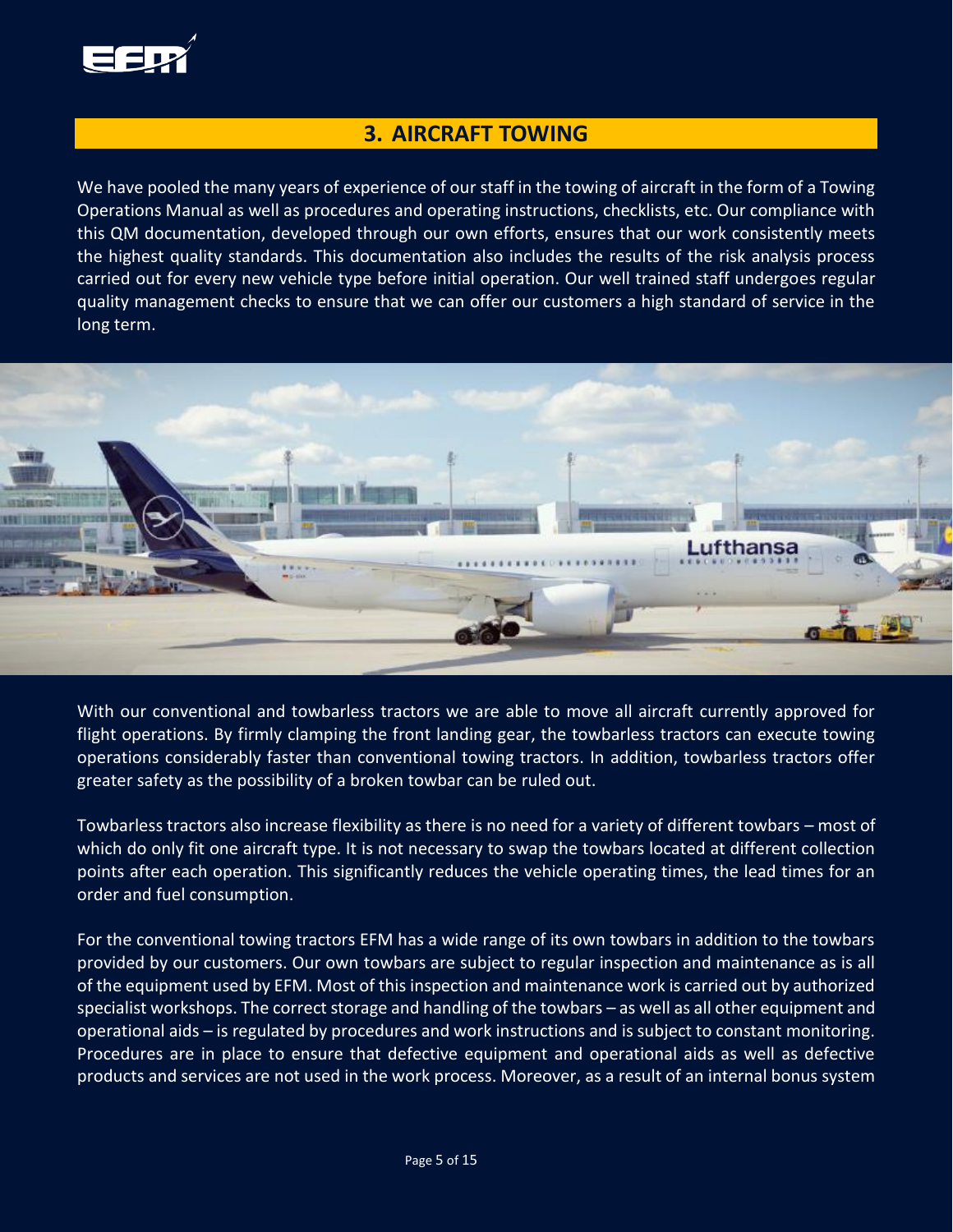

we have put in place, the engines of our vehicles now do only run when absolutely necessary and are shut off during lengthy waiting periods between pushback or towing operations. In addition to the obvious environmental benefits this also improves our operational efficiency.

# **3.1. EFM Operation Center (EOC) – Aircraft Towing**

<span id="page-5-0"></span>In the EOC, trained dispatchers ensure that the right towing equipment with a suitably qualified driver is always in the right place at the right time. The dispatcher also pays attention to the most efficient and therefore economical use of the vehicles. If, contrary to expectations, there are deviations in quality in daily operation, the dispatcher is the first point of contact for our customers. He will take immediate action so that the agreed service can still be provided to the full satisfaction of the customer. All partial steps are documented in the dispatching department: from receipt of the order to the message that the order has been completed and the vehicle is available for the next order. To accomplish this task and to archive the numerous data, special IT systems are inplace. EFM records the quality-relevant characteristics of the service provided and makes them retraceable. Thus an analysis of the service is possible at any time.

# **3.2. Pushback**

<span id="page-5-1"></span>Under contract with the customer, we pushback aircraft from their parking positions as a team with a walkout assistant of a ground handling service (Pushback). The requirements for consistently high quality are specified in our operating manual and are adjusted as necessary.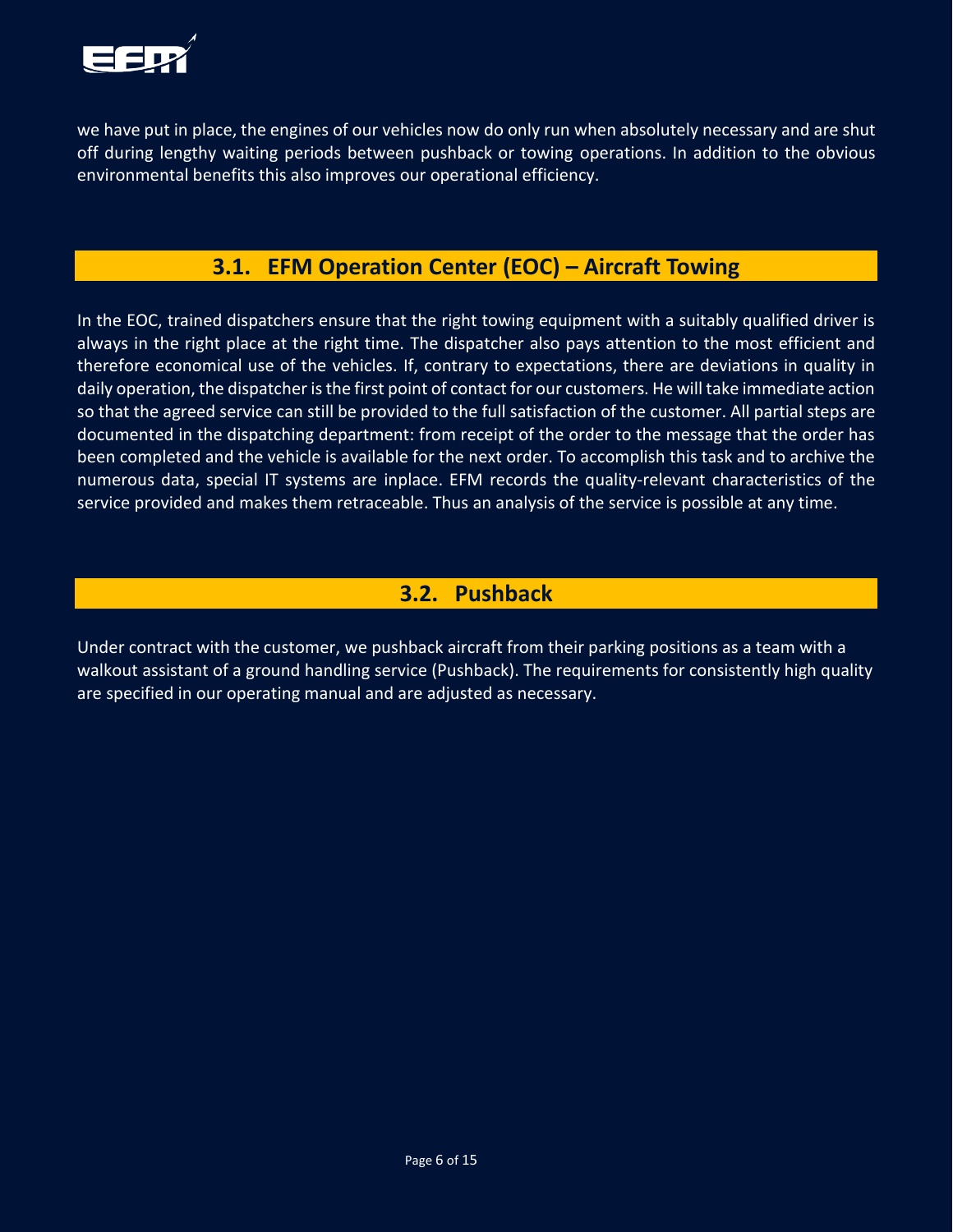

## **3.3. Single Man Pushback (SMPB)**

<span id="page-6-0"></span>The single man pushback operation (SMPB) was developed in collaboration with Deutsche Lufthansa AG and FMG to meet the requirements of the airlines for low-cost flight preparation with high standards of work safety. There is no need for an additional walkout assistant with the SMPB process. The tractor driver takes on the walkout assistant's responsibilities and therefore he is in charge of the "final walkaround" as well as the communication with both the cockpit and the ramp controller. This ensures a quick and economical pushback of the aircraft.

#### **3.4. Repositioning Towing**

<span id="page-6-2"></span><span id="page-6-1"></span>Under contract with FMG we tow aircraft from one position on the apron to another as necessary.

#### **3.5. Maintenance Towing**

Under contract with the airlines or their maintenance departments we tow aircraft between handling aprons and hanger areas.

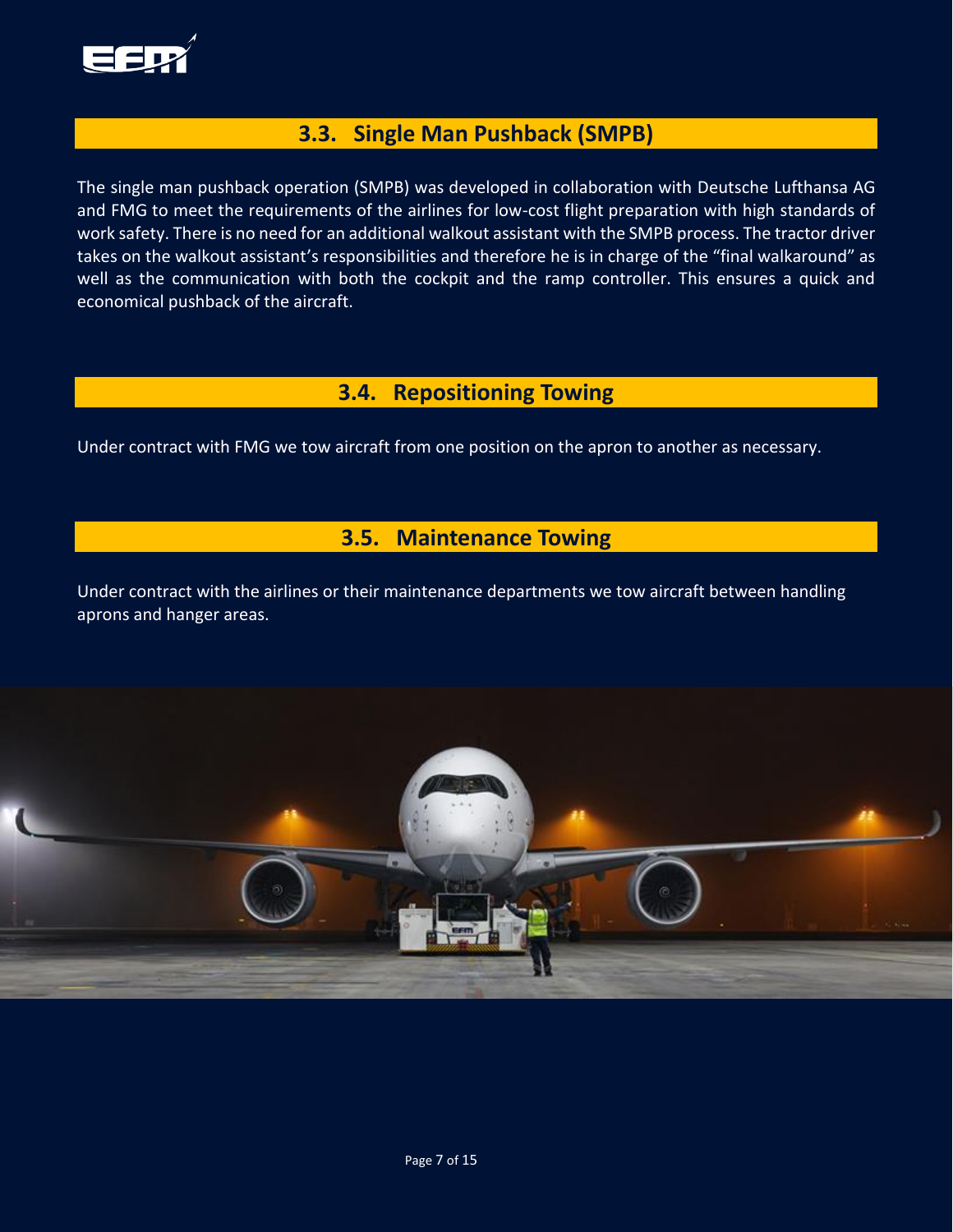

#### **4. AIRCRAFT DEICING**

<span id="page-7-0"></span>Aircraft deicing – a task involving a high degree of responsibility and importance for aircraft safety – is carried out at Munich Airport exclusively by EFM. Compliance with the relevant regulations combined with the appropriate, recurrent training as well as careful operations ensure the safe and reliable execution of our task.

Our well-trained and conscientious employees have one of the world's most modern aircraft deicing fleets. It consists of 26 deicing vehicles which are designed for one-man operations. As with our towing tractors, authorized specialist workshops that have a certified QM system or are periodically audited by us perform most of the maintenance and repair work on our vehicles.

The Deicing Operations Manual (BHB) provides a process-driven description of the procedural steps. Where appropriate the BHB is supplemented by procedural instructions, information materials and other documents.

The BHB and the procedures described in it are based on the requirements of SAE Aerospace Standards (AS) of ICAO, IATA and SAE relevant for aircraft deicing, as well as the regulations of the aircraft manufacturers. Any requirements of individual airlines above and beyond these regulations can also be fulfilled on request.

Our deicing staff inspects the aircraft for ice, snow or frost contamination and, where permitted, meets customer requirements. The contaminated aircraft parts are then deiced as efficiently as possible. However, compliance with the above-mentioned regulations and the most exacting flight safety standards will always be the top priority and will never be compromised in the interest of environmental protection.

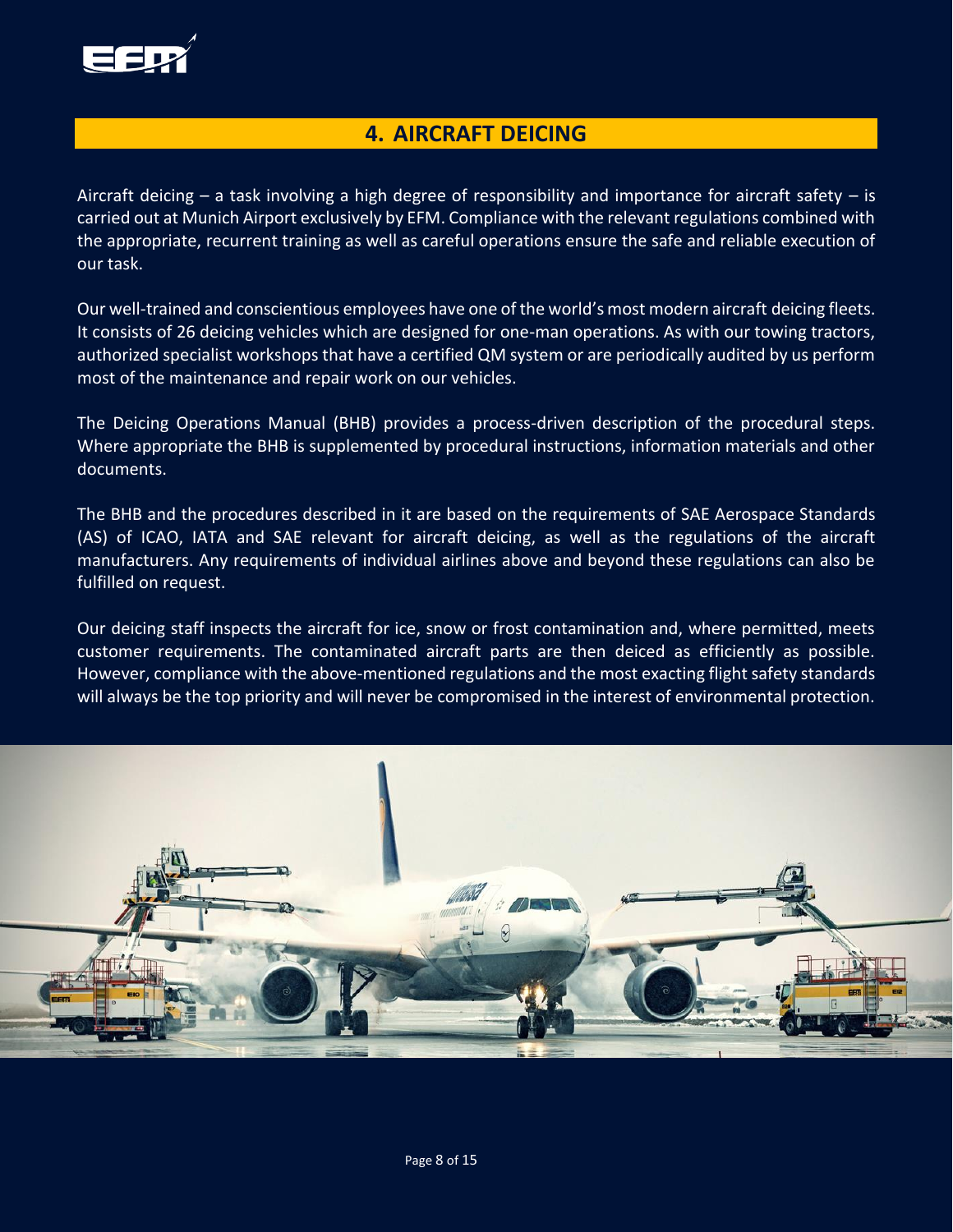

## **4.1. EFM Operation Center (EOC) – Aircraft Deicing**

<span id="page-8-0"></span>The deicing coordinator is responsible for the coordination of the deicing and the monitoring of ongoing operations. He is responsible for ensuring that sufficient vehicles and personnel for aircraft deicing are available at all times on the deicing areas and decides on which deicing fluid is to be used. In addition, the deicing coordinator receives the deicing orders, enters the data into an IT system developed by EFM, and is available to our customers, in particular the pilots, for further inquiries. In the event of irregularities, he intervenes in a proactive manner.



#### **4.2. Remote- De-/Anti-Icing**

<span id="page-8-1"></span>So-called remote deicing is carried out directly before take-off with the engines running on specific areas at the runway heads (remote areas). The ATC ground controllers direct the aircraft to one of the deicing areas. The coordination of the deicing operation on the area will then be handled by the EFM team chief as the head of the respective deicing crew, trained according to aerospace standards.

After completion of deicing, a final check with documentation and the all-clear to the flight crew, the aircraft can take off within a very short time thanks to the proximity to the runway. This minimizes the possibility that the hold-over time for the deicing fluid will be exceeded necessitating a repeat deicing treatment. Remote deicing ensures safety, saves time, reduces costs, limits the quantity of deicing fluid used and protects the environment.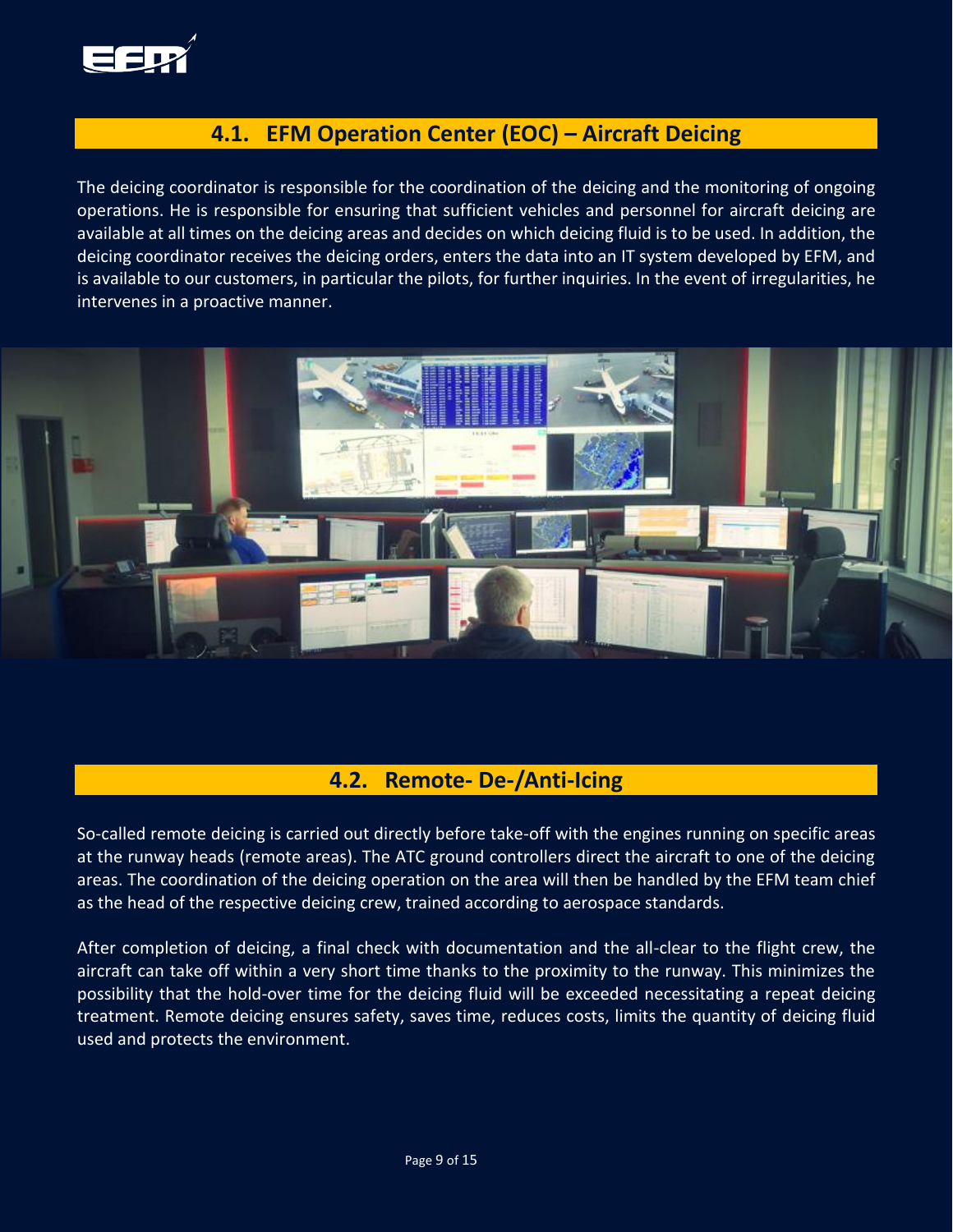

Since the remote areas are used only for deicing purposes, and thus have specially designed features, much more used deicing fluid can be collected there than in deicing operations on the apron. The fluid collected on the remote areas is generally clean enough to make recycling a profitable proposition (more: see recycling). The remote areas are open only during the deicing season (from October to April). In cooperation with FMG, we at EFM continually work to optimize those areas and the entire deicing infrastructure, taking into account both operational and environmental considerations.

#### **4.3. Apron Deicing**

<span id="page-9-0"></span>Apron deicing is only carried out when deicing with running engines on the remote areas is not possible, for special deicing procedures (e.g. under-wing deicing) or outside the deicing season. In such cases the aircraft is de-iced at its parking position. EFM has optimized the methods and procedures of apron deicing and has documented it in the operating manual.

#### **4.4. Fan-blade Deicing**

<span id="page-9-1"></span>Ice or snow build-up on fan-blades or propellers may cause engine vibrations which can damage the engines. We de-ice the particularly sensitive aircraft parts using hot air blowers on request.

# **5. AIR CONDITIONING**

<span id="page-9-2"></span>We can heat or cool the cabin of an aircraft while it is on the ground if necessary with our mobile air conditioners. For technical reasons and because of their greater energy efficiency, external air conditioning units are often preferable to using the on-board systems. In such cases, we can support the airline with one of our two air conditioning units or three heating units. Needless to say, when providing air conditioning we observe all instructions from the equipment manufacturers and our customers.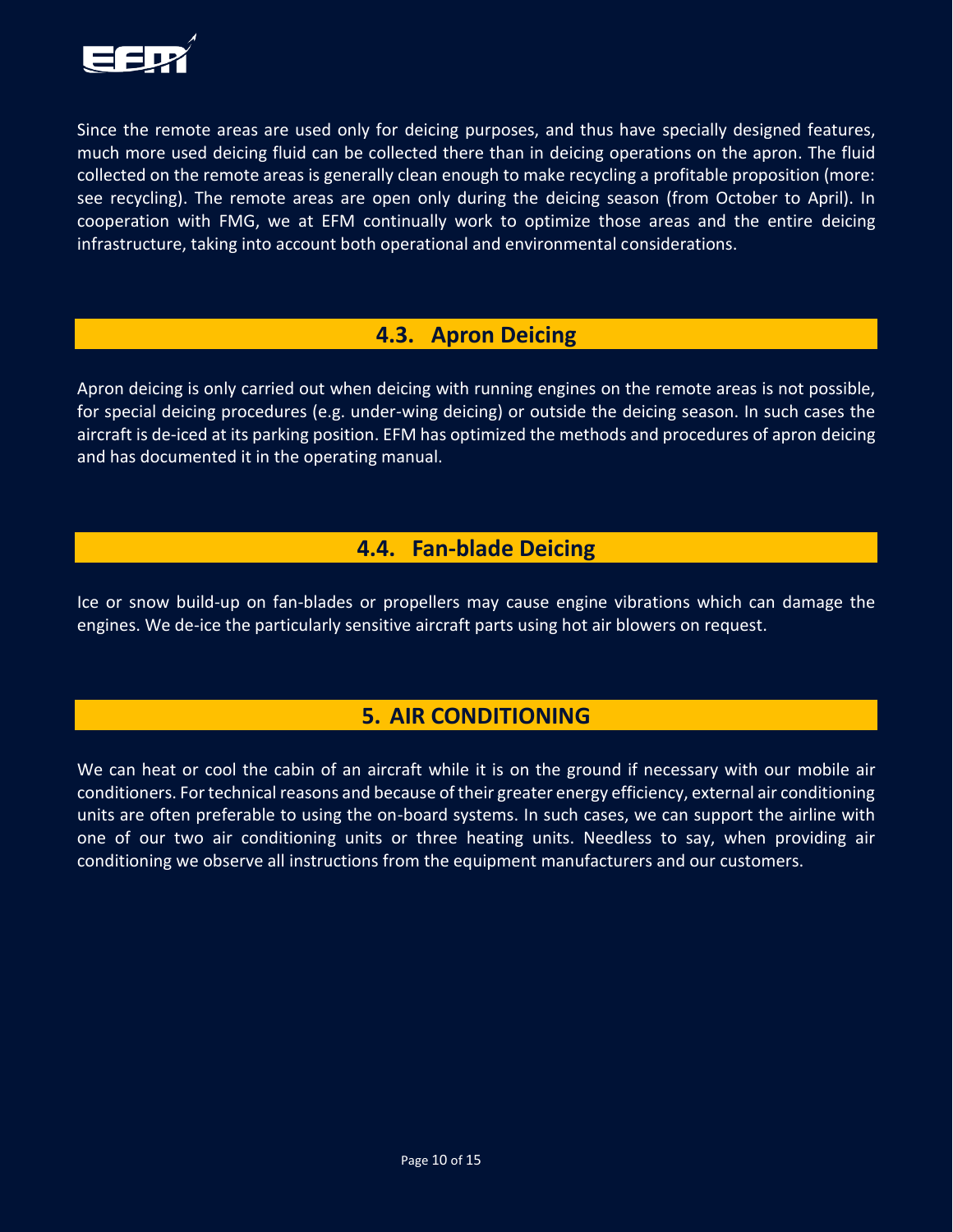

#### <span id="page-10-0"></span>**6. RECYCLING**

In the late 1980s, environmental awareness and responsible stewardship of the environment and natural resources were embraced as an integral part of entrepreneurial thinking. Because this shift in consciousness coincided with the development of the new Munich Airport, it was possible to take these priorities into account in the planning and construction phase. In this context it was important to find an environmentally friendly solution for managing glycol-based fluids – still an essential aid in ensuring flight safety. As a result, Munich Airport was equipped with a sophisticated infrastructure for handling these fluids.

It includes a recycling plant used exclusively by EFM in which the used deicing fluid collected on the deicing pads is recycled as premixed deicing fluid (Type 1 Premix) and stored. As 100% of the used deicing fluids cannot be collected, fresh product is added to the process when needed. For this reason the plant is also used for storage and mixing of neat (undiluted) fluid with water. Both the recycled and the neat fluid are subject to constant quality control carried out in the recycling plant and by the deicing fluid manufacturer.

The recycling plant is operated for EFM by Clariant Deutschland GmbH. Clariant is a manufacturer of aircraft deicing fluids and also responsible for quality assurance. Clariant has a QM system in accordance with the ISO 9001 standard and is inspected at regular intervals by our own auditors. The recycling plant makes it possible to produce up to 70 percent of Type 1 deicing fluid needed at Munich Airport from the collected fluid.

# **7. TRAINING**

<span id="page-10-1"></span>Most of the service processes are subject to variable factors and require employees to make situationbased decisions which cannot be covered by procedural guidelines or operating instructions. The specialized skills of our employees guarantee that these decisions are made properly. They receive this qualification through appropriate regular theoretical and practical training.

Training includes initial training and additional on-the-job training as well as refresher courses in all relevant activities and other necessary and useful additional skills (English, PC skills, coaching for management personnel, principles of quality management etc.). As far as possible the training is carried out by our own employees with experience in the respective areas or with special skills. In all other cases we use external trainers. Here we work closely with FMG Airport Academy.

We evaluate the effectiveness of the training through continual monitoring of the quality of our services.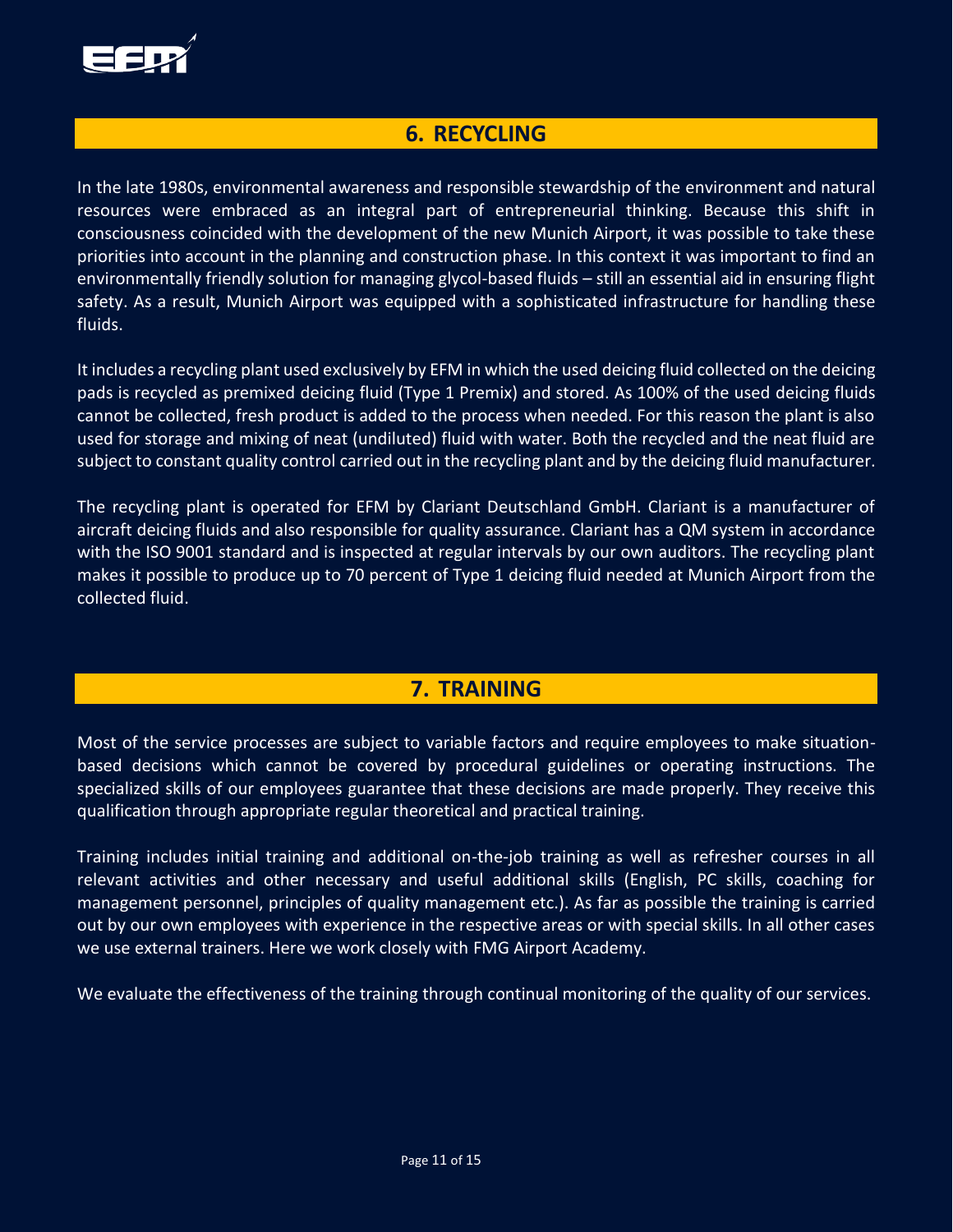

#### <span id="page-11-0"></span>**8. CONSULTING**

EFM operates a close-loop system for the deicing of aircraft, extending from supplying deicing fluids to operating deicing facilities and equipment to the regeneration of used deicing fluid to produce ready-touse recyclate. This system is unparalleled anywhere in the world. In implementing it, we take environmental concerns into account to the highest possible degree. Also highlighting the importance of these issues for EFM is our unconventional practice of not deicing aircraft on the apron, but rather with engines running on special pads immediately adjacent to the head of the runway. The deicing operations are part of a comprehensive system that encompasses air traffic control, airlines, airport, snow removal services and EFM.

All of the partners coordinate their activities in their everyday work, thus ensuring safe and mostly smooth flight operations even in inclement weather.

Due to its many years of experience with advanced working techniques in a highly efficient deicing operation, EFM is in a position to provide advice and hands-on support to interested parties from all over the world seeking to explore similar approaches. This includes training of employees from other companies. We also offer our training and consulting services in our second core area, aircraft towing.

#### **9. QUALITY AND ENVIRONMENTAL POLICY**

<span id="page-11-1"></span>We intend to be a reliable and professional partner to our customers in daily operations at the airport and place great emphasis on enduring relationships with our business partners based on openness, trust and fair treatment. Only when our customers put EFM in the category of "best supplier" we do feel that we have fully achieved this aim.

We are particularly concerned with the safe and punctual processing of orders in line with individual customer requirements and careful handling of customer's property. We guarantee compliance with the relevant customer regulations and quality standards, the applicable legal and other (safety) regulations and consideration of environmental aspects.

In order to meet the growing and changing requirements of our customers well into the future we are concerned to continue developing our services and extend our range of offers. This is why we stay in contact with our customers so that we are aware of their requests and requirements as well as any complaints they might have so that we can react immediately. In this respect our integrated management system is dynamically oriented and is continuously improved with the intensive involvement of our staff.

The careful selection of personnel and their qualification by thorough training is very important to us. We promote their loyalty to EFM and ensure that they remain conscious of the need for a high quality of service as well as a considerate application of the employed resources.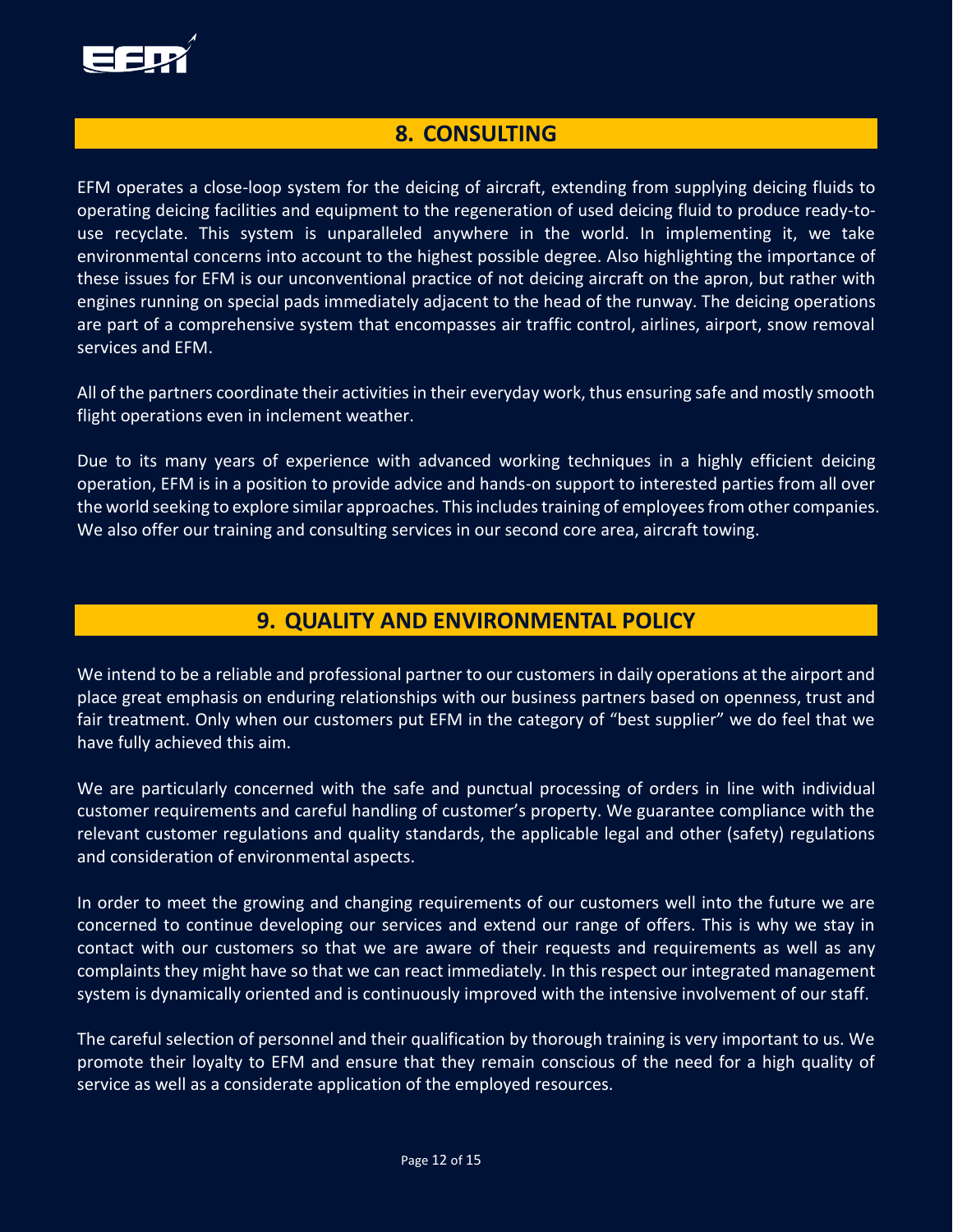

#### **10. ORGANIZATION AND QM SYSTEM**

<span id="page-12-0"></span>The quality of the equipment and other products we use is crucial to the quality of our services. That is why we place the highest demands on our suppliers and make regular inspections to ensure compliance.

EFM has formulated measurable quality and environmental targets on the basis of these principles. Target values, measurement methods and measurement intervals have been established for every quality target. Our own systems and procedures are used for evaluation purposes. The measures necessary to fulfill customer requirements and achieve our quality targets are established and implemented within the framework of quality planning. Compliance is assessed, deviations are registered and relevant corrective measures are taken immediately. Naturally the responsible treatment of the environment is among our most important quality considerations. Consequently, we have identified the main areas where our activities have an environmental impact and established our own program to minimize these effects as far as possible.

We are convinced that with the principles outlined here we are actually living the slogan: "The highest quality target is customer satisfaction". Our relationships with our clients and suppliers are governed by agreements or general terms and conditions which may be supplemented by service agreements. Before agreements are signed, EFM assesses them to ensure that they can be performed and provides the necessary financial and technical resources for high-quality service. This includes an appropriate budget for maintaining the quality management system.

The responsible handling of documents and data is essential to the execution of high-quality services. To achieve the highest possible degree of reliability and security, competencies and processes are clearly regulated in procedural guidelines and operating instructions. Data are protected against unauthorized changes by clearly defined access rights. To ensure continual monitoring and improvement of this system, the management has appointed a quality management representative who simultaneously functions as an environmental management representative with the necessary clearances to perform this important task.

The QM representative is actively supported by our QM staff allocated to the various shift groups. Every employee can contact the QM representative or the QM staff at any time with questions or suggestions regarding the management system and any other quality-related topics. Customer satisfaction is a top priority for us. Consequently, every member of staff is willing to listen to our customers' suggestions, requests or complaints and pass them on to the responsible department: customer services (administrative) or operations management (operational).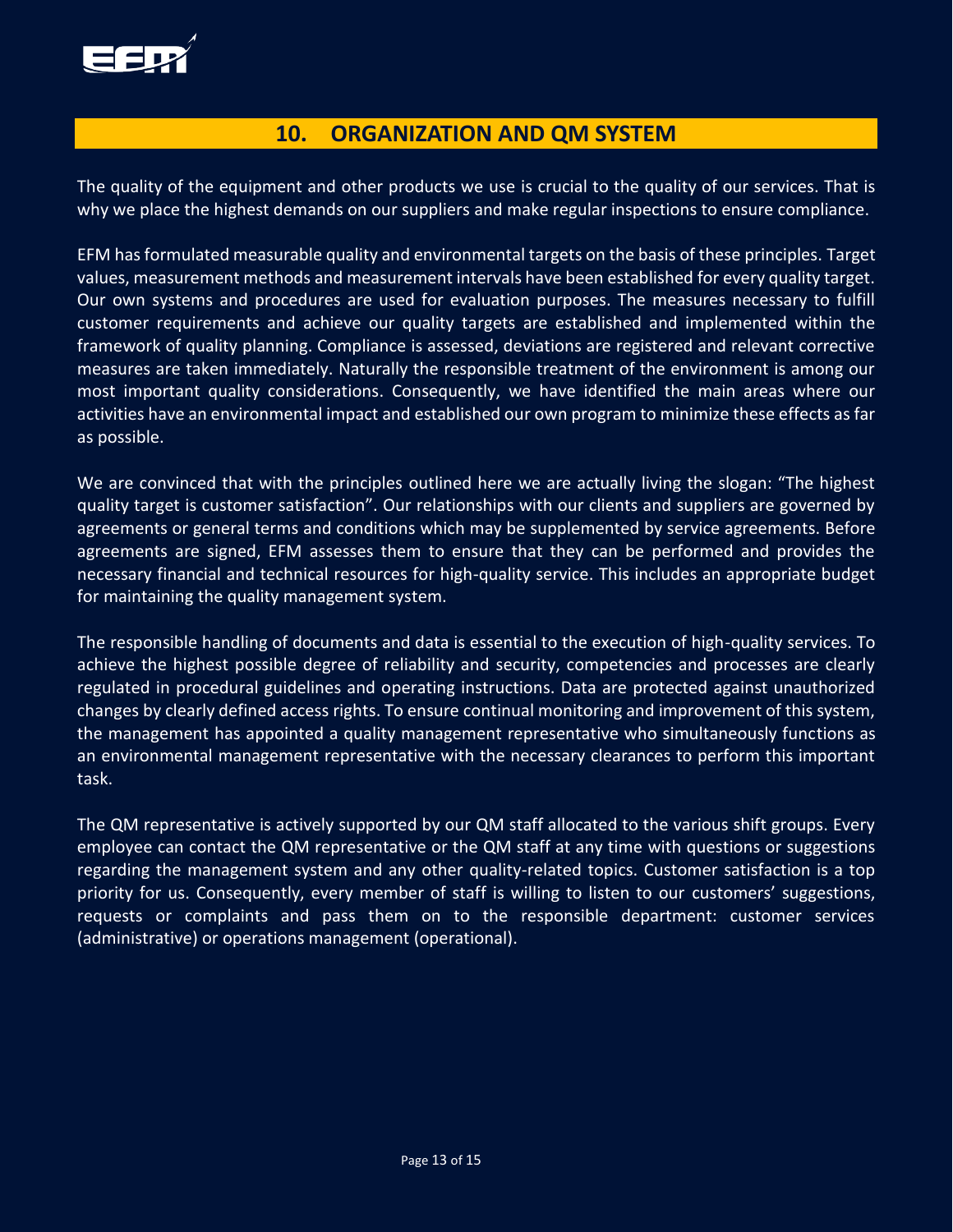

All matters brought to our attention by customers are dealt with in these departments which initiate the necessary measures to address the customers' concerns. All these matters along with customer discussions and surveys are assessed in close cooperation with the QM representative to measure and evaluate the level of customer satisfaction.

## **11. EVALUATION OF THE QM SYSTEM**

<span id="page-13-0"></span>At least once a year the QM system is reviewed by the management to assess whether the system meets the demands of the established quality and environmental policy, fulfills the quality targets and is in compliance with ISO 9001 and 14001. Included in the performance evaluation are the results of the internal quality audits, the regular reports of the QM representative to the management on efficiency, performance and potential improvements of the system as well as the records of customer contacts. The results of the evaluations are documented in the review.